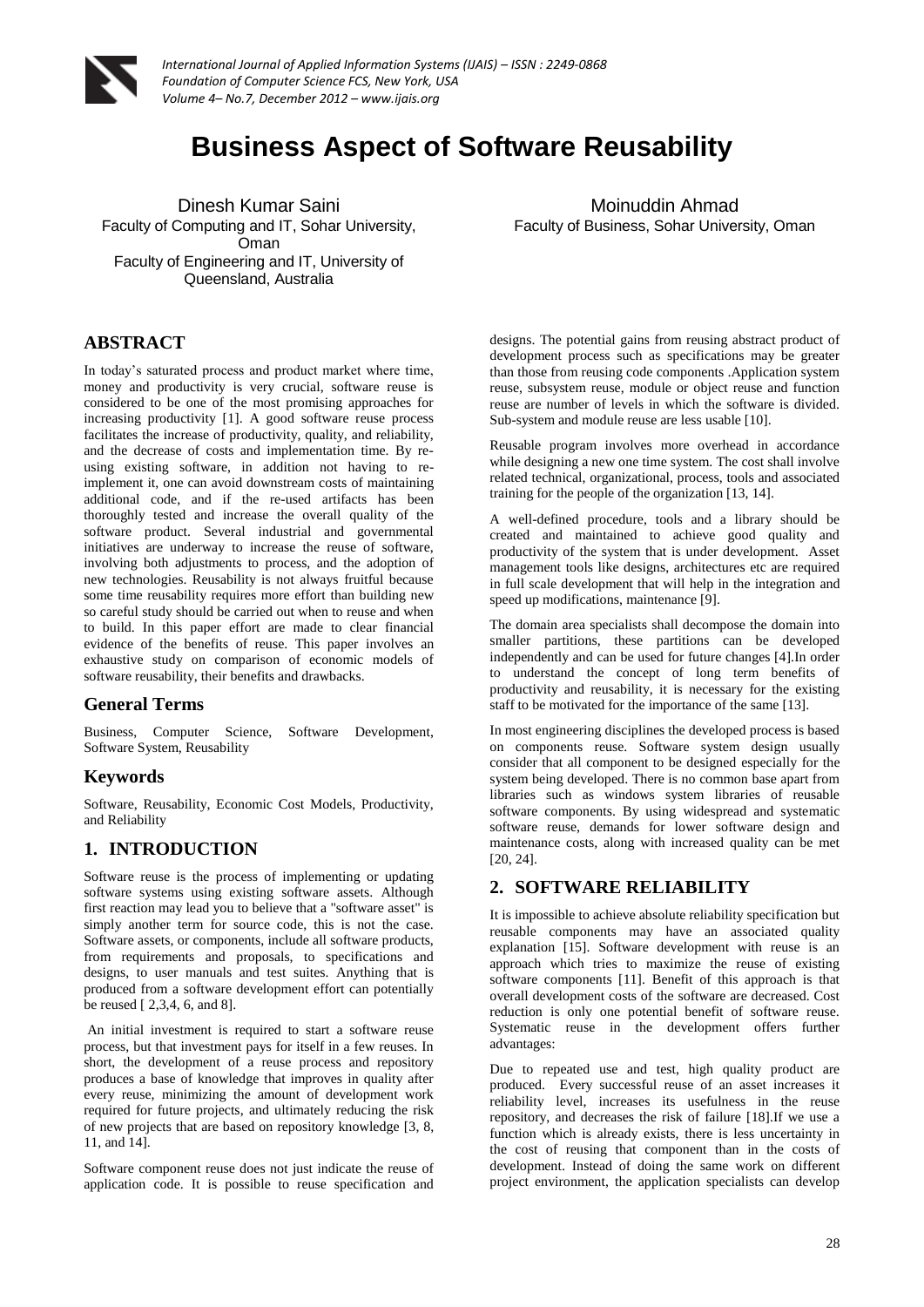

reusable components which encapsulate their knowledge [17].Software system or product, that time is minimal in comparison to development time for a new module [16]. Reusing software components speeds up system production because both development and validation time should be reduced [14].

## **3. OBJECT ORINATATION**

One of the reasons that object-oriented programming is becoming more popular is that software reuse is becoming more important [21,23]. It is observed that perfective maintenance accounts for 60 percent of all maintenance, while adaptive and corrective maintenance each account for about 20 percent of maintenance. Since 60% of maintenance activity is perfective, an evolutionary phase is an important part of the lifecycle of a successful software product [20].

Object-oriented programming languages encourage software reuse in a number of ways. Class definitions provide modularity and information hiding. Late-binding of procedure calls means that objects require less information about each other, so objects need only to have the right protocol [22].

A polymorphic procedure is easier to reuse than one that is not polymorphic, because it will work with a wider range of arguments. Class inheritance permits a class to be reused in a modified form by making subclasses from it. Class inheritance also helps form the families of standard protocols that are so important for reuse. These features are also useful during maintenance. Modularity makes it easier to understand the effect of changes to a program. Polymorphism reduces the number of procedures, and thus the size of the program that has to be understood by the maintainer. Class inheritance permits a new version of a program to be built without affecting the old [22].

### **4. SOFTWARE REUSABILITY**

Software reuse is the use of existing software in the development of new software. Two types of decisions are involved in software reuse. The first is whether to acquire the software to reuse or not. In fact, this decision is unnecessary if the software to be reused is already possessed as a result of some other activity (for example, code that is cut-and-pasted is usually not developed with its later reuse in the mind).

The second decision is whether to reuse the software in particular instances or not. Because the reuse process involves finding the software, understanding how to reuse it, and perhaps modifying it before it is actually reused, it can be more attractive to redevelop[19,22]. In economics, software reuse is an investment.

Acquiring reusable software is an initial cost. The act of reusing the software should only go ahead if the cost of reusing is less than it would cost to create the software afresh. Economic models of reuse can help make decisions concerning reuse investment. Their main use is to present the estimated net benefits of a potential reuse investment, but because reuse savings can be difficult to determine even after reuse has taken place, another use of economic models is to estimate the net benefit due to reuse after the event[8,11].

### **5. SOFTWARE REUABLE MODEL**

The assistance provided by reuse models is twofold:

*1)* They enumerate costs and benefits.

*2)* They break down some of these costs and benefits into combination of parameters for which values are more easily obtained.

$$
DB = \sum_{s=1}^{\#system} [(\text{average Normal Code unit Cost} - \text{average }\text{Reused Code unit Cost})^{\times} \# \text{Reused Code units}] \tag{1}
$$

There is non-linear Relationship between system size and system costs.

Reused Cost = Normal Cost  $\times$  (1-RCR). (2)

 $(RCR)$  = Relative cost of Reuse.

Reuse with modification

 $DB = (Normal Cost - Reused Cost unmodified) + (Normal)$ Cost - Reused Cost modified). (3)

Reused Cost modified = DB (Reused Cost modified)

DB = Normal Cost – (Reused Cost - modification unmodified + modification cost). (4)

#### **5.1 Reusable Model**

Things that are reused are code units and components reused If reuse is not component based, the part which has been reused rather than developed can be considered one component.

$$
\sum_{s=1}^{\#systems\#components\#reuses, c\#codemitzc}_{s=1} \sum_{r=1}^{\# systems\#components\#reuses, c\#codemitzc}_{l=1} (NormalCost_{s,c,r,l} - ReusedCosts, c, r, l)
$$

Instead of summing we can take averaging for component

$$
\sum_{\text{reuses.}}^n \sum_{i=1}^n x_i = \frac{1}{n} \left( \sum_{i=1}^n x_i \right) \times n = \text{average x } \times \text{n.DB} =
$$

*components* #

$$
\sum_{c=1}^{C} \qquad \text{[(average normal cost }^{C} - \text{average reused cost }^{C}) \#
$$

reuses 
$$
c
$$

$$
]. \t(6)
$$

Average normal costs =  
\n
$$
\frac{1}{\text{\#components}} \left( \sum_{c=1}^{\text{\#components}} av-normal \cos t_c \right)
$$
\n(7)

Reused cost =  $F^b$  + U<sup>b</sup> + I<sup>b</sup> + N<sup>b</sup> + P<sup>b</sup> + O<sup>b</sup> + F<sup>w</sup> + U<sup>w</sup> + M<sup>w</sup> + I

 $^{w}$  +N<sup> $^{w}$ </sup> +P<sup> $^{w}$ </sup> +O<sup> $^{w}$ </sup> . (8)

Where  $b = black box$  reuse (without modification).

 $w =$  white box reuse (with modification).

 $F = \text{cost}$  to find reusable software (location cost).

 $U = \text{cost}$  to understand the reusable software.

 $I = \text{cost}$  to integrate reusable software.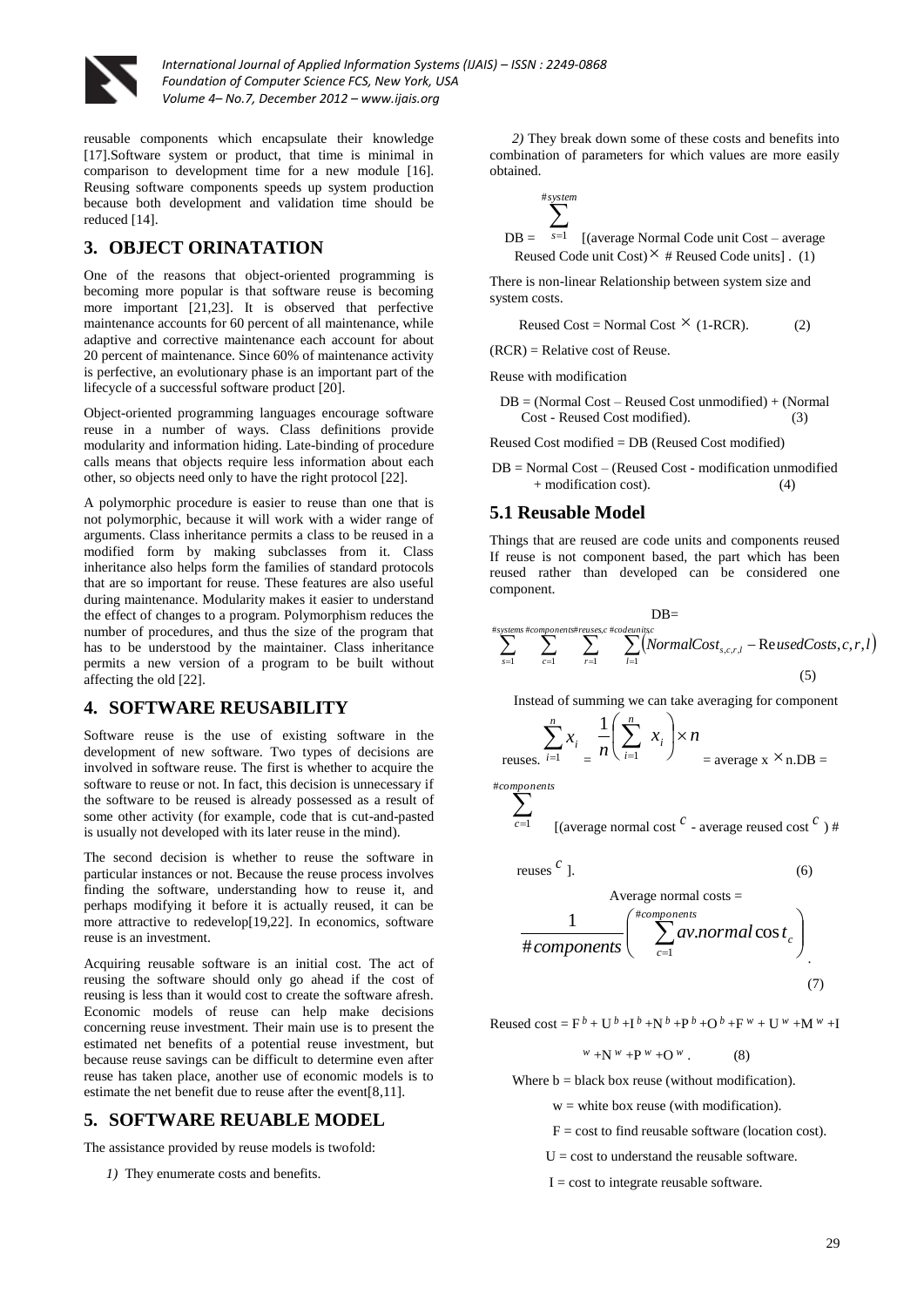

 $M = \text{cost}$  to modify the reusable software (white box only).

 $N = \text{cost}$  to develop new software if the reuse attempt fails.

 $P =$  an incentive payment to the reusable software producer.

 $O$  = other reused costs not mentioned above.

$$
\sum_{c=1}^{\text{Hcomponent} \text{ft} co} \sum_{i=1}^{\text{Hcomponent} \text{ft} co} \sum_{i=1}^{\text{H}} \left( \text{Normal} \cos t_{c,l} - \text{Re} \text{ used } \cos t s_{c,l} \right)
$$
\n
$$
(9)
$$

The cost of maintenance with reuse us the same as that without reuse. High quality reusable software results in consumer benefits. Quality can increase directly through extra testing by the producer and also indirectly through feedback (bug report) from the consumers of the software

$$
MB =\n\sum_{s=1}^{n} \sum_{c=1}^{n} \sum_{r=1}^{n} \sum_{r=1}^{n} \sum_{l=1}^{n} \sum_{l=1}^{n} (costswithoutReuse_{s,c,r,l} - CostwithReuse_{s,c,r,l})
$$

(10)

$$
MC = \sum_{c=1}^{\#components} \sum_{l=1}^{\#components} \text{Product's maintenance Cost }^{c.l} .
$$
 (11)

Software Reusability metrics, models and analysis carried out suggests quite strongly that Reuse Software in the circumstances. where there are economic and financial benefits to be gained and this we can save the clients money and can have better customer Relationship and can compete in the market with competitors[28]. Software industry treats reuse in a financially desirable way. In the software industry, an investment should pay back. In the software industry the accuracy of the results of reusability are directly related to the quality of the data that is fed into the model. Accuracy is

nothing but closeness to reality. Results may not give always accurate results so for this sensitivity analysis is done.

NVP Analysis for Software Reusability

$$
NVP = \sum_{y=1}^{n} \frac{CFY}{(1+d)y}
$$
(12)  

$$
PI = \frac{TotalBenefits}{TotalCost} \Rightarrow PI = \frac{Costwithout Reuse}{Costwith Reuse}
$$
(13)

Mathematical modeling is proved to be very useful for validation and verification of the software reusability metrics [10, 20]. The other benefits of the software metrics are:-Development Benefits, Maintenance, Quantification of the benefits and costing validation, Use of economic models for validation, Economic models of reuse can help in taking decision concerning reuse investment, Economic models tell about financial property of reuse, cost saving and profitability ratio. Reuse metric emphasize on quantity of reuse in a system and value addition through reusability [31,32,34,35]. Software metric for reusability will supply models with values for their parameters.

#### **6. COMPARISION OF MODELS**

There are numerous economic models present. They are not discussed in detail here as they are available in many texts. But in this section, an effort has been made to differentiate these economic models in a tabular form on the basis of parameters they use, benefits and disadvantages [3,4, 7, 8, 17]. Comparison of models Table I. is given below:

### **7. CONCLUSION**

As the saying goes, "no pain, no gain," and the reuse of software is no exception. The product line approach to software reuse requires substantial upfront investment with substantial, but not immediate, benefits. Much commitment, planning, and effort are required to begin a reuse program. Reuse processes and procedures must be incorporated into the existing software development process. Repositories of software assets must be created and maintained. Despite the initial overhead, there are high benefits to software reuse, if appropriate processes are invoked and the requisite planning takes place. Product quality and reliability can increase. Project development time can decrease, along with associated project costs.

| <b>Models</b>           | <b>Parameters</b>                                                                                                                                                                      | <b>Benefits</b>                                                                                                     | <b>Disadvantages</b>                                                                                                                    |
|-------------------------|----------------------------------------------------------------------------------------------------------------------------------------------------------------------------------------|---------------------------------------------------------------------------------------------------------------------|-----------------------------------------------------------------------------------------------------------------------------------------|
| 1. Schimsky             | Avg. normal code unit cost, avg. reused code unit cost, no.<br>of reused code units, avg. new reusable code unit cost,<br>library overhead.                                            | i) Most simplest model.<br>ii) Library related cost is also<br>included as library overhead<br>in development cost. | i) Mainly<br>concentrated with<br>code price and<br>units.<br>ii) Maintenance<br>Benefits and<br>Maintenance costs<br>are not included. |
| 2. Gaffney<br>and Durek | Cost of development with reuse relative to without reuse,<br>proportion of reused code, relative cost of incorporating<br>reused code, relative cost of creating reusable code, no. of | i) Perhaps the best known<br>model.                                                                                 | i) Maintenance<br>Benefit and<br>Maintenance cost                                                                                       |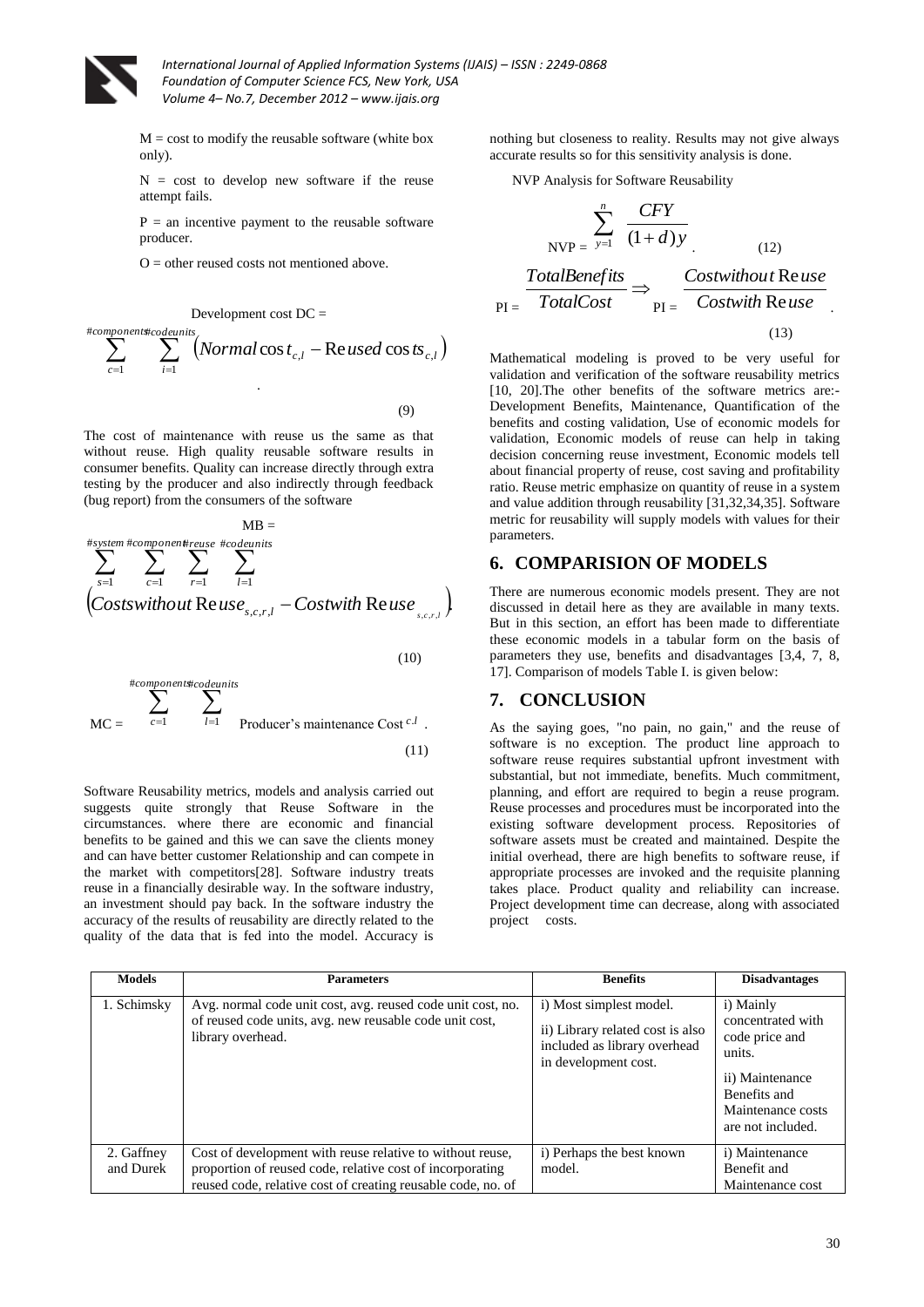

|                                                 | uses.                                                                                                                                                                                                                                                                                                     | ii) Takes into consideration<br>no. of systems and no. of<br>reuses.                                                                                                    | are not included.<br>ii) Assumes that<br>code is reused in<br>each system and all<br>code written for<br>reuse is actually<br>used.                                                      |
|-------------------------------------------------|-----------------------------------------------------------------------------------------------------------------------------------------------------------------------------------------------------------------------------------------------------------------------------------------------------------|-------------------------------------------------------------------------------------------------------------------------------------------------------------------------|------------------------------------------------------------------------------------------------------------------------------------------------------------------------------------------|
| 3. Gaffney<br>and<br>Cruickshank                | Unit cost of the system, unit cost of reusing code, unit cost<br>of new code developed, unit cost of creation of reusable<br>code, total size of system(in code units), amount. of new<br>code developed, amount. of reused code incorporated,<br>available reuse functionality, expected no. of systems. | i) Generalization of model 2.<br>ii) Does not imply that same<br>code is used in each system.<br>iii) Costs are shared equally<br>by all the systems.                   | i) Maintenance<br>Benefit and<br>Maintenance costs<br>are not included.                                                                                                                  |
| 4. Raymond<br>and Hollis                        | Avg. normal unit cost, avg. modified unit cost, no of<br>modified code units (in each system), new reusable<br>software cost, no. of systems.                                                                                                                                                             | i) General form of ROI<br>(Return-On-Investment).<br>ii) Reuse without<br>modification is free.                                                                         | i) Maintenance<br>Benefit and<br>Maintenance cost<br>are not included.                                                                                                                   |
| 5. Poulin and<br>Caruso                         | Avg. normal code unit cost, RCR, avg. cost per error, avg.<br>no. of errors per code unit, no. of reused code units, COTS,<br>startup costs and overhead, RCWR.                                                                                                                                           | i) Maintenance benefit is<br>included.<br>ii) Startup costs, overhead<br>and COTS are taken into<br>account.                                                            | i) Maintenance cost<br>is not included.<br>ii) Assumes that<br>investment payback<br>within a year.                                                                                      |
| 6. Poulin                                       | Avg. normal code unit cost, RCR, no. of reused code units,<br>avg. cost per error, avg. no. of errors per code unit, RCWR                                                                                                                                                                                 | i) Both MB and MC are<br>included<br>ii) Takes into account the full<br>cost of creating reusable<br>software.                                                          | i) Startup costs,<br>overhead and<br>COTS are not<br>included.<br>ii) Assumes that all<br>reusable code is<br>maintained even if<br>it is not used.                                      |
| 7. COCOMO                                       | No. of person months, delivered source code instructions,<br>amt. of design modified, amt. of code modified, integration<br>required, avg. normal code unit cost, RCR, no. of modified<br>code units.                                                                                                     | i) One of the best software<br>cost-estimation model.<br>ii) Also gives weight age to<br>the design modified (not only<br>the code part).                               | i) Reuse without<br>modification is not<br>considered.<br>ii) $\alpha$ , $\beta$ are<br>empirical constants.<br>iii) Maintenance<br>Benefit and<br>Maintenance cost<br>are not included. |
| 8. COCOMO<br>$_{\rm II}$                        | Avg. normal code unit cost, RCR, no. of reused code units,<br>assessment and assimilation, software understanding,<br>unfamiliarity, amt. of design modified, amt. of code<br>modified, integration required, effort modifier.                                                                            | i) Update on the earlier<br>version.<br>ii) Tries to determine how<br>easily understood is the<br>reused software. Treatment<br>of RCR is a improvement<br>over COCOMO. | i) The effort<br>modifier is less<br>accurate than<br>RCWR.<br>ii) Maintenance<br>Benefit and<br>Maintenance cost<br>are not included.                                                   |
| 9. Balda and<br>Gustafson                       | Avg. normal code unit cost, avg. reused code unit cost, no.<br>of reused code units, avg. modified code unit cost, no. of<br>modified code units, avg. new reusable code unit cost.                                                                                                                       | i) Calculates the effort to<br>develop new software.<br>ii) separate $\alpha$ term for modify                                                                           | i) $\alpha$ 's and $\beta$ are<br>empirical constants.<br>ii) cost are not<br>included.                                                                                                  |
| 10. Defense<br>Information<br>Systems<br>Agency | Avg. normal code unit cost, avg. reused code unit cost, no.<br>of reused code units, avg. modified code unit cost, no. of<br>modified code units, COTS, avg. new reusable code unit<br>cost, no. of reusable code units.                                                                                  | i) Same as Model 9 but $\beta$<br>term is omitted.<br>ii) COTS is included in                                                                                           | i) Maintenance<br>Benefit and<br>Maintenance cost<br>are not included.                                                                                                                   |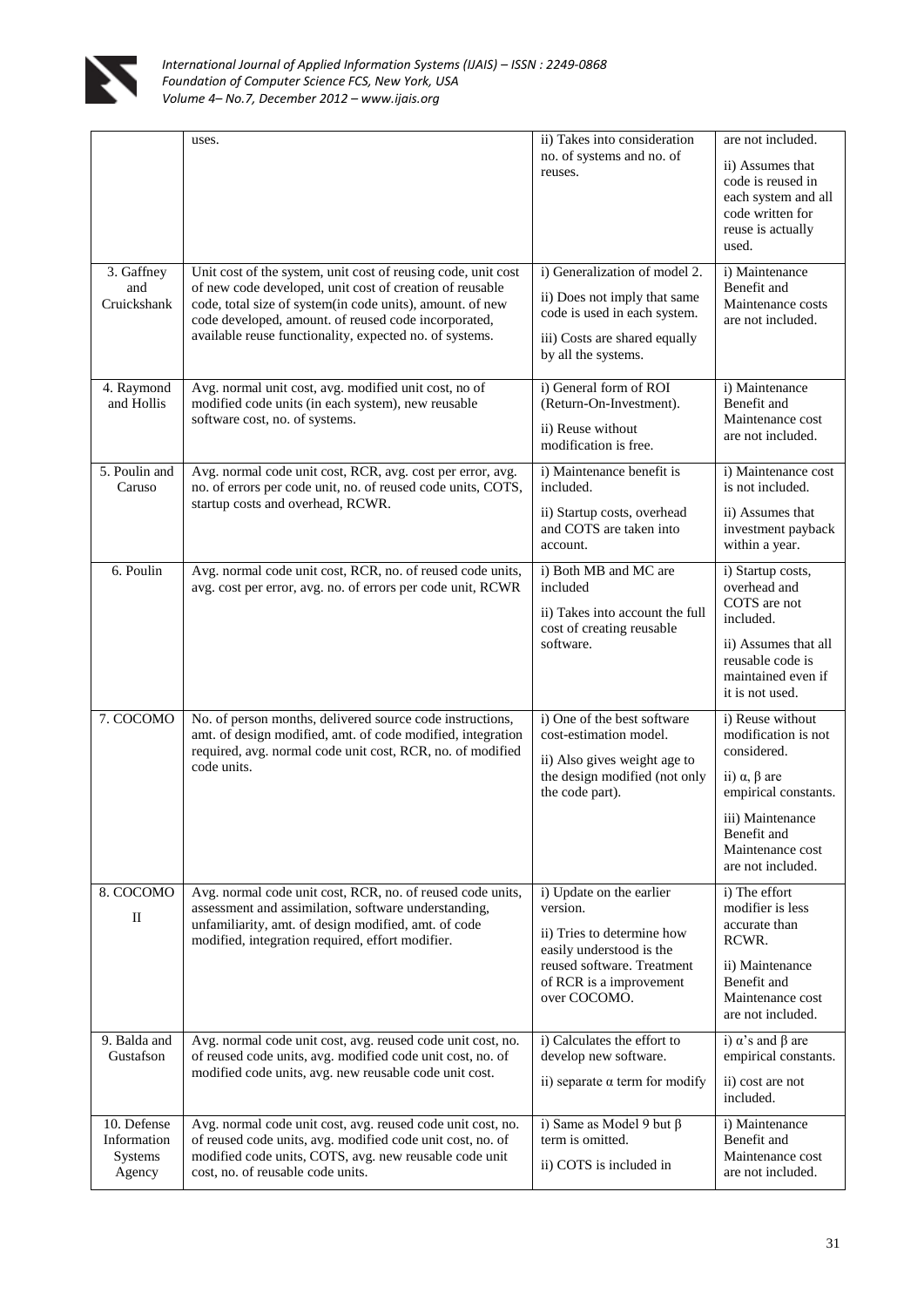

|                              |                                                                                                                                                                                                                            | Development cost.                                                                                                                                                          |                                                                                                                                                                                                       |
|------------------------------|----------------------------------------------------------------------------------------------------------------------------------------------------------------------------------------------------------------------------|----------------------------------------------------------------------------------------------------------------------------------------------------------------------------|-------------------------------------------------------------------------------------------------------------------------------------------------------------------------------------------------------|
| 11. Malan<br>and Wentzel     | Normal cost, reused cost, consumer's upgrade<br>development cost, consumer's upgrade integration cost,<br>profit increase, new reusable software cost, producer's<br>upgrade development cost, startup costs and overhead. | i) Most sophisticated model<br>of reuse.<br>ii) All the costs are<br>discounted individually.<br>iii) All costs and benefits are<br>included.                              | i) Assumes that<br>every upgrade is<br>appropriate for each<br>system and so must<br>be included in each<br>system.                                                                                   |
| 12. Frazier                  | Normal Cost, reused cost, no. of systems, COTS,<br>overhead, additional reusability cost.                                                                                                                                  | i) A straightforward and<br>simple model.<br>ii) COTS and overhead are<br>included in the Development<br>cost.                                                             | i) Maintenance<br>Benefit and<br>Maintenance cost<br>are not included.                                                                                                                                |
| 13. Bowes<br>(Model B)       | Normal Cost, reused cost, no. of systems, overhead, new<br>reusable cost, and additional reusability cost.                                                                                                                 | i) MB is included.<br>ii) Compares the total system<br>costs with and without reuse.<br>iii) Overhead contribution<br>can for different for each<br>system.                | i) Maintenance cost<br>is not included.                                                                                                                                                               |
| 14.<br>Henderson-<br>Sellers | No. of modified classes, normal cost, avg. location cost per<br>component, avg. modification cost per component, no. of<br>reused components, no. of systems, no. of components,<br>additional reusability cost.           | Model is good for object-<br>oriented systems.<br>ii) Cost to modify is<br>calculated and used for each<br>single component.                                               | i) Maintenance<br>Benefit and<br>Maintenance cost<br>are not included.                                                                                                                                |
| 15. Kang and<br>Levy         | No. of components, avg. normal cost, avg. reused cost, no.<br>of reuses, additional reusability cost.                                                                                                                      | i) First Model to consider<br>components (modules) and<br>sum over them.                                                                                                   | i) Maintenance<br>Benefit and<br>Maintenance cost<br>are not included.<br>ii) Assumes that<br>producer is a<br>consumer<br>components, so<br>only cost of<br>additional<br>reusability is<br>counted. |
| 16. Mayobre                  | No. of components, avg. normal cost, avg. location cost,<br>avg. modification cost, no. of reuses, COTS, library<br>overhead, RCWR, maintenance cost.                                                                      | i) Finds cost as a summation<br>and also considers<br>components.<br>ii) Overhead, COTS and<br>Maintenance cost are<br>included.                                           | i) Maintenance<br>benefit is not<br>included.<br>ii) There is some<br>ambiguity in MC(it<br>can be a cost to<br>producer without<br>benefiting the<br>consumer that<br>reuses it)                     |
| 17. NATO                     | No. of components, avg. reused cost, no. of reuses, library<br>overhead, new reusable software cost.                                                                                                                       | i) All benefits and costs are<br>per component.<br>ii) First Model to include<br>DCF analysis.<br>iii) Cost parameters are<br>adjusted by the cost of<br>overcoming risks. | i) Maintenance<br>Benefit and<br>Maintenance cost<br>are not included.<br>ii) Inclusion of<br>COTS is<br>ambiguous.                                                                                   |
| 18. Bowes                    | No. of components, avg. normal cost, avg. reused cost,<br>producer's incentive, no. of reuses, avg. new reusable                                                                                                           | i) It considers that many<br>components can be reused.                                                                                                                     | i) Maintenance<br>benefit is not                                                                                                                                                                      |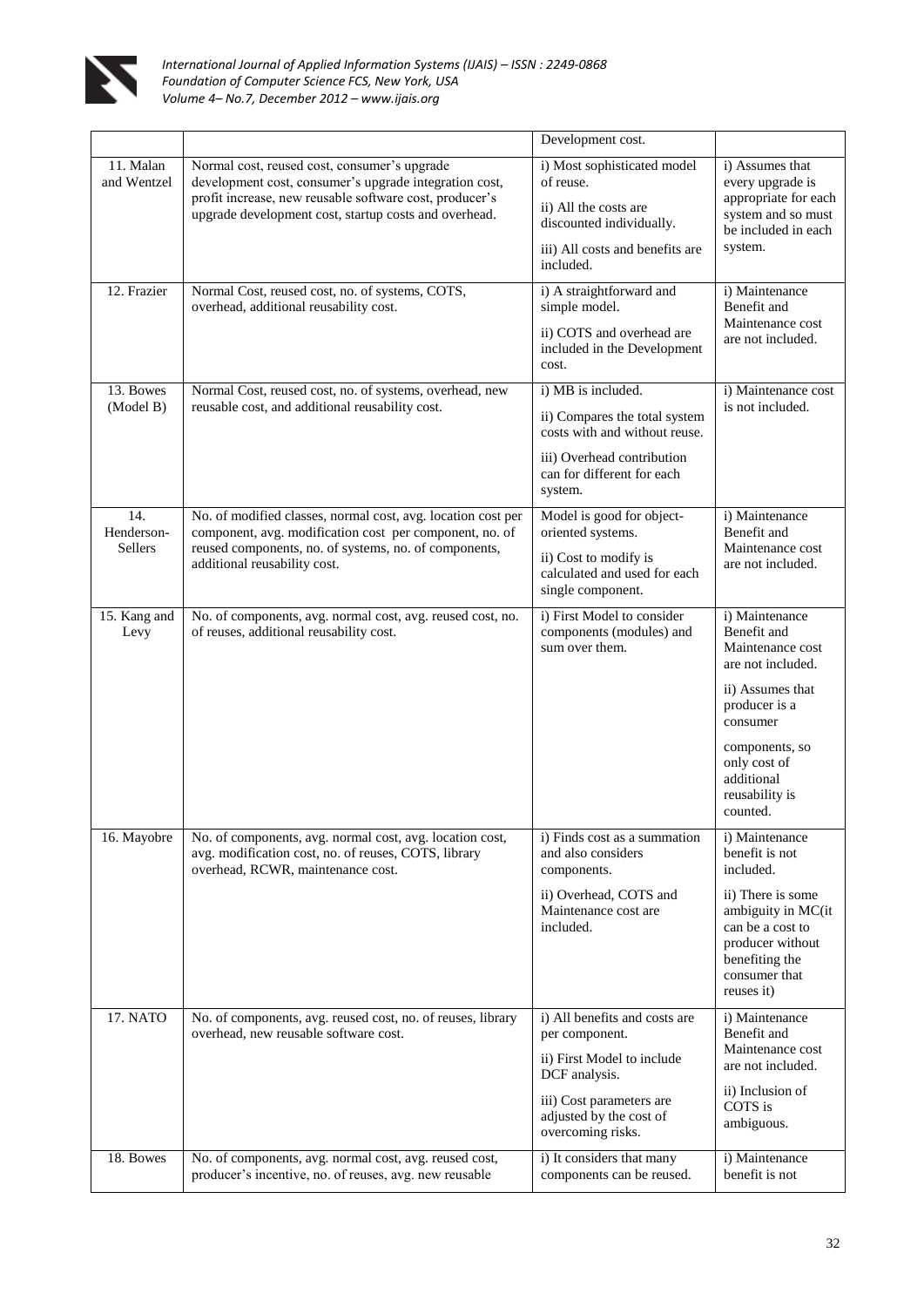

|                               | software cost, library overhead.                                                                                                                    | ii) Maintenance cost is<br>included.                                                                                                            | included.<br>ii) Maintenance<br>cost is actually<br>library overhead.                                                                   |
|-------------------------------|-----------------------------------------------------------------------------------------------------------------------------------------------------|-------------------------------------------------------------------------------------------------------------------------------------------------|-----------------------------------------------------------------------------------------------------------------------------------------|
| 19. Margono<br>and Rhoads     | Avg. normal unit cost, no. of components, RCR, no. of<br>reused code units, no. of component reuses, RCWR, no. of<br>reusable code units.           | i) Sums entirely over all the<br>components.                                                                                                    | i) Maintenance<br>Benefit and<br>Maintenance cost<br>are not included.                                                                  |
| 20. Bott                      | Avg. normal component cost, RCR, no. of reuses,<br>maintenance cost, startup costs and overhead, RCWR, no.<br>of components.                        | i) Maintenance benefit is<br>included and calculated with<br>the help of maintenance<br>constant.<br>ii) No. of components is also<br>included. | i) Maintenance cost<br>is not included.<br>ii) There is a<br>problem with<br>averaging.                                                 |
| 21. Lim                       | Development Benefit, Maintenance Benefit, avoided cost,<br>profit increase, Development Cost, COTS, Maintenance<br>Cost, startup cost and overhead. | i) Maintenance Benefit and<br>Maintenance cost are<br>included.<br>ii) All costs are discounted<br>per year.                                    | i) There is no<br>specification on<br>how to calculate<br>these parameters.                                                             |
| 22. Reifer                    | Development Benefit, Maintenance Benefit, profit<br>increase, Development Cost, COTS, Maintenance Cost,<br>startup cost and overhead.               | i) Similar to Lim's Model.<br>ii) Maintenance Benefit and<br>Maintenance cost are<br>included.                                                  | i) There is no<br>specification on<br>how to calculate<br>these parameters.                                                             |
| 23. Bollinger<br>and Pfleeger | No. of development activities, activity cost with reuse,<br>activity cost without reuse, the reuse investment.                                      | i) This model concentrates on<br>reuse process rather than<br>products.<br>ii) It tries to enumerate the<br>number of activities.               | i) Maintenance<br>Benefit and<br>Maintenance cost<br>are not included.<br>ii) Enumeration of<br>activities is<br>somewhat<br>ambiguous. |

**Table 1: Comparison of Various Software Reusability Models**

## **8. FUTURE RESEARCH WORK**

The study carried out in the paper will help the software architectures and designers to decide whether to go for reuse or built the new. This study will help in working with complex software systems that need reusable components in certain places in the software system. The reusability concept is not exploited in the many areas of software development like in testing and maintenance so future research direction should how to use reusable component in software testing.

### **9. ACKNOWLEDGEMENT**

The authors would like to thanks Sohar University and University of Queensland for the research support and environment. Authors would like to thank faculty members and students, especially Prof Lance Bode for his continuous support for the research. We would also like to thank our family members.

# **10. REFERENCES**

- [1]. DK Saini "Sense the Future" Campus 1 (11), 2011.
- [3] G.W. arnold and M..C.Floyd,"Reengineering the New Product Introduction Process,"AT&T Technical Journal, Vol. 71, November/December 1992.
- [4] B. Balfour, S. Adams, and D.M. Wade, "Developing Software for Large-Scale Reuse," ACM SIGPLAN Notices, Vol. 28, No. 10, October 1993.
- [5] DK Saini "Testing polymorphism in object oriented systems for improving software quality" ACM SIGSOFT Software Engineering Notes 34 (2), 1-5, 2009.
- [6] B. Barnes and T.Bollinger,"Making Reuse Cost-Effective," IEEE Software, Vol. 8, No. 1, January 1991.
- [7] R. P. Beck, S. R. Desai, and D.R. Ryan, "Architectures for Large-Scale Reuse," AT&T Technical Journal, Vol. 71, November/December 1992.
- [8] D. Balda and D. A. Gustafson, "Cost Estimation Models for Reuse and Prototype SW Development Life-Cycles," Software Engineering Notes, Vol. 15, No. 3, July 1990.